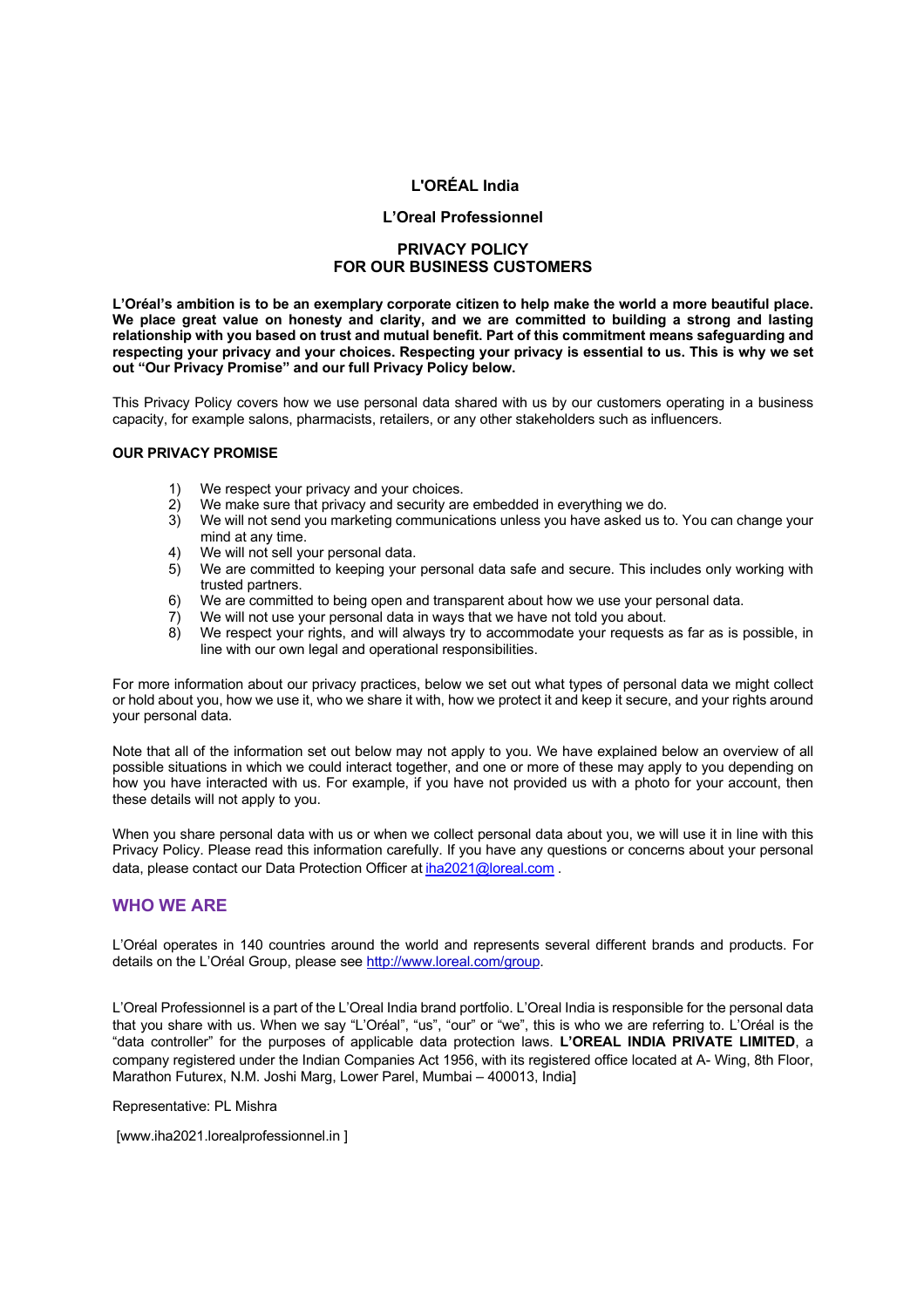# **WHAT IS PERSONAL DATA?**

"Personal data" means any information or pieces of information that could identify you either directly (e.g. your name) or indirectly (e.g. through pseudonymised data, such as a unique ID number). This means that personal data includes things like email/home addresses, usernames, profile pictures, personal preferences and shopping habits, user generated content, financial information, and health information. It could also include unique numerical identifiers like your computer's IP address or your mobile device's MAC address, as well as cookies.

This Privacy Policy covers all personal data about you that is collected and used by L'Oréal.

# **WHAT PERSONAL DATA DO WE COLLECT FROM YOU AND HOW DO WE USE IT?**

You, the customer, are at the heart of our activities. We love hearing from you, learning about you, and creating and delivering products that you enjoy and can use to strengthen and grow your business.

At L'Oréal, we have the ambition of building relationships based on transparency and mutual trust.

We know that many of you also love interacting with us and because of this, there are many ways that you might share your personal data with us, and ways that we might collect it.

## How Do We Collect Or Receive Your Personal Data?

We might collect or receive personal data from you via our websites, forms, apps, devices, L'Oréal products or brand pages on social media, through your direct interactions with your account managers or customer care teams, or otherwise. Sometimes you give this to us directly (e.g. when you create an account, when you contact us, when you purchase from our websites/apps or in our stores), sometimes we collect it (e.g. using cookies to understand how you use our websites) or sometimes we receive your personal data from other third parties, including other L'Oréal Group entities.

When we collect personal data, we will indicate which types of personal data are mandatory via asterisks. Some of the personal data we request from you are either necessary for us to:

- Perform our contract with you (e.g. to create your account, or deliver the goods you have purchased on our websites/apps);
- Provide you with a service you have asked for ;
- Comply with legal requirements (e.g. invoicing).

If you do not provide the personal data marked with an asterisk, this may affect the goods and services that we can provide.

In the table below, we explain:

- 1) *During which interactions you may provide and we may collect your data:* This column explains what activity or scenario you are involved in when we use or collect your personal data. For example, whether you are making a purchase, signing up to a newsletter, or browsing a website.
- 2) *What personal data we may receive from you directly or resulting from your interactions with us:* This column explains what types of personal data we may collect when you take part in a particular activity.
- 3) *How and why we use your personal data:* This column explains what we do with your personal data, and the purposes for collecting and using it.
- 4) *What is our legal basis for using your personal data:* Whenever we use your personal data, we will have a legal basis to do this. For example, you have asked us to provide a service, you have given us your consent, or we have a legitimate interest in using your personal data.

The legal basis for the processing of your personal data can be:

• **Your consent**.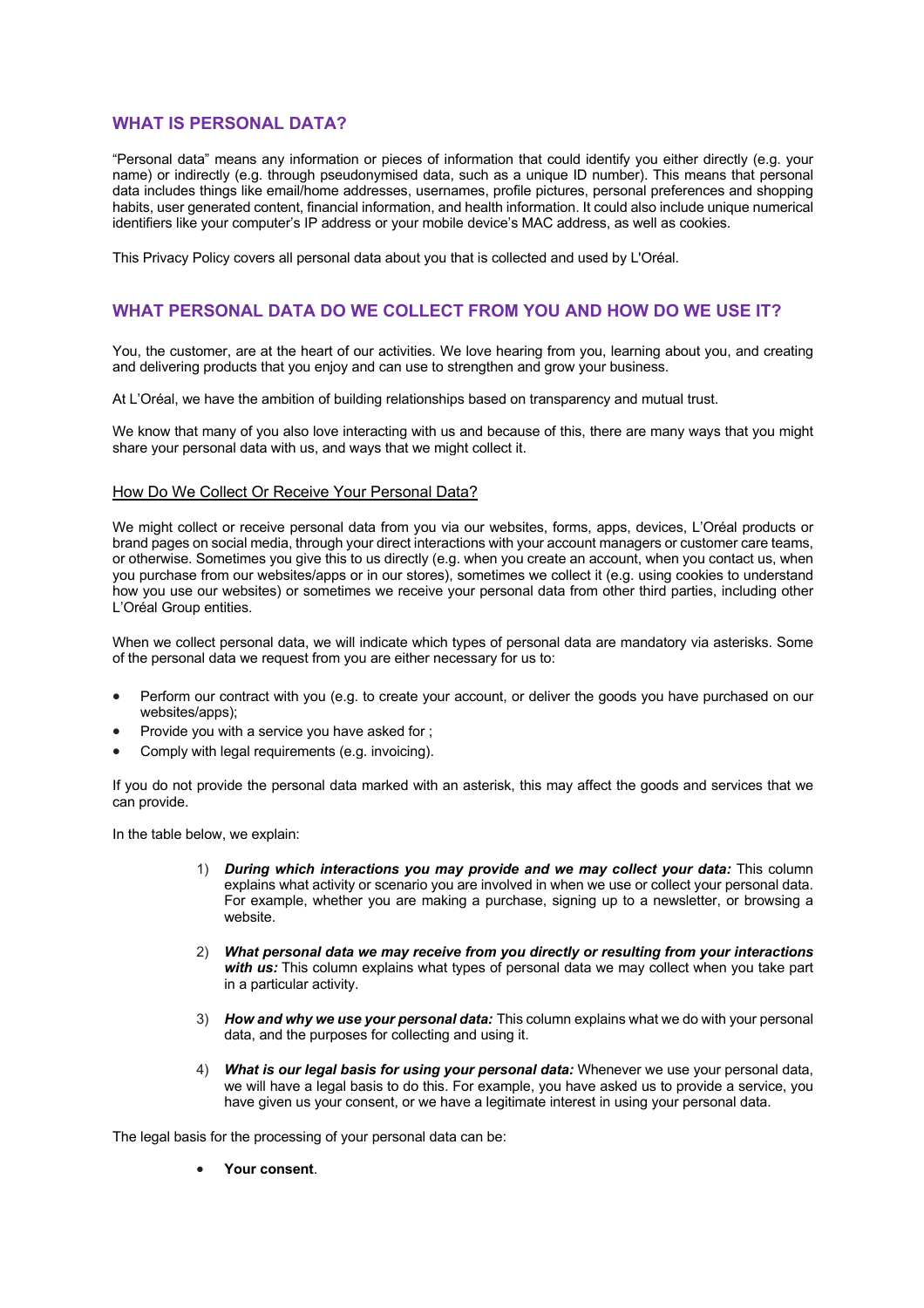- **The performance of a contract** This applies where you provide us with your personal data in order for us to provide you with a service (e.g. you ask us to create a customer account for you or you wish to purchase a product and we can manage the associated logistics).
- **Our legitimate interest,** which can be:
	- o Improvement of our products and services: more specifically, our business interests to help us better understand your needs and expectations and therefore improve our services, websites/apps, devices, products and brands for our customers' benefit.
	- o Fraud prevention: to ensure payment is complete and free from fraud and misappropriation.
	- o Securing our tools: to keep tools used by you (our websites/apps, devices) safe and secure and to ensure they are working properly and are continually improving.
- **Legal grounds** This is where we need to keep your personal data for legal reasons (e.g. when you make a purchase we need to keep your transaction information to comply with our tax and financial reporting obligations).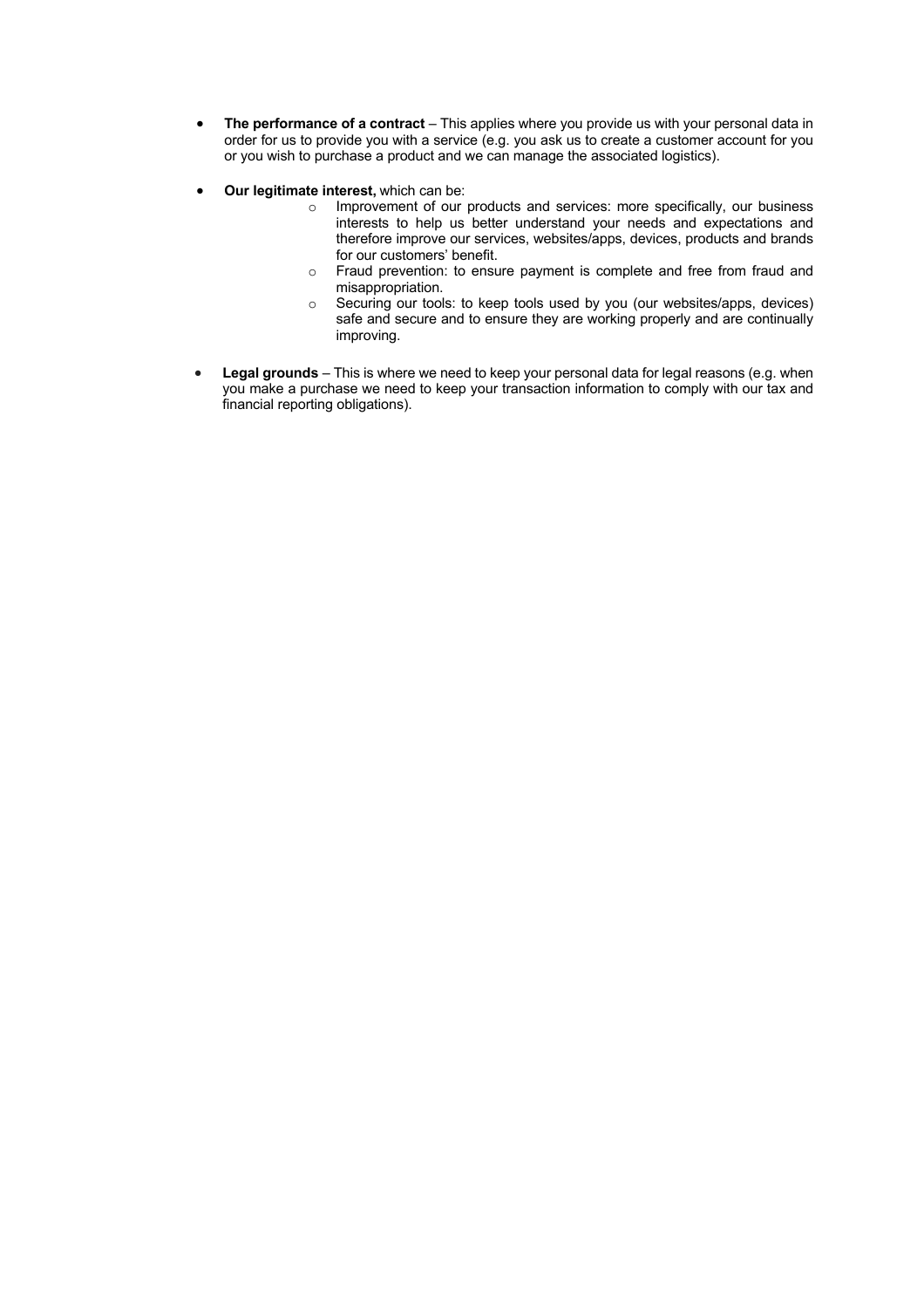Information Overview On Your Interactions With Us And Their Consequences On Your Personal Data

| <b>During which</b><br>interactions may<br>you provide and we<br>may collect your<br>personal data?                                                                                                                                                                                                                                                                                                                                                                                                                                                                                                                                                                                                                                                                                                                                                                                                                                                                                                                                                                                                                                                                                                                                                                                                                                                                  | What personal data may we<br>receive from you directly or<br>resulting<br>from<br><b>vour</b><br>interactions with us?                                                                                                                                                                                                                                             | How and why we may use your<br>personal data ?                                                                                                                                                                                                                                                                                        | What is the legal basis for using<br>your personal data?                                                                                                                                                                                                                                                                            |
|----------------------------------------------------------------------------------------------------------------------------------------------------------------------------------------------------------------------------------------------------------------------------------------------------------------------------------------------------------------------------------------------------------------------------------------------------------------------------------------------------------------------------------------------------------------------------------------------------------------------------------------------------------------------------------------------------------------------------------------------------------------------------------------------------------------------------------------------------------------------------------------------------------------------------------------------------------------------------------------------------------------------------------------------------------------------------------------------------------------------------------------------------------------------------------------------------------------------------------------------------------------------------------------------------------------------------------------------------------------------|--------------------------------------------------------------------------------------------------------------------------------------------------------------------------------------------------------------------------------------------------------------------------------------------------------------------------------------------------------------------|---------------------------------------------------------------------------------------------------------------------------------------------------------------------------------------------------------------------------------------------------------------------------------------------------------------------------------------|-------------------------------------------------------------------------------------------------------------------------------------------------------------------------------------------------------------------------------------------------------------------------------------------------------------------------------------|
| Depending on how much you<br>are interacting with us, this<br><b>Professional</b><br>may include:<br>account<br>creation<br>and management<br>Name and surname;<br>$\bullet$<br>Gender;<br>$\bullet$<br>Where your personal<br>Email address;<br>$\bullet$<br>data are collected as<br>Address;<br>$\bullet$<br>part of the creation or<br>Phone number;<br>$\bullet$<br>throughout<br>Photo;<br>$\bullet$<br>the management of a<br>Birthday or age range;<br>professional account<br>ID, username,<br>and<br>$\bullet$<br>with L'Oréal (either<br>password;<br>directly through our<br>Bank details or other<br>$\bullet$<br>account<br>financial information;<br>management teams,<br>Preferences;<br>$\bullet$<br>or e.g. on L'Oréal<br>Order details;<br>$\bullet$<br>websites/apps).<br>Social media profile<br>$\bullet$<br>(where you use social<br>login or share this<br>personal data with us);<br>Tax number;<br>٠<br>Membership<br>to<br>a<br>$\bullet$<br>professional association<br>Training courses (online<br>$\bullet$<br>and offline) you have<br>selected<br>and/or<br>attended;<br>Other information you<br>$\bullet$<br>have shared with us<br>about yourself (e.g. via<br>your "My Account" page,<br>by contacting us, a<br>question via the chat<br>function available<br>on<br>some websites, or by<br>participating in a survey<br>etc.). |                                                                                                                                                                                                                                                                                                                                                                    | To:<br>$\bullet$<br>Manage your orders;<br>Manage<br>competitions,<br>$\bullet$<br>any<br>promotions, surveys or contests<br>you choose to enter;<br>Respond to your questions and<br>$\bullet$<br>otherwise interact with you;<br>Offer you a loyalty program;<br>$\bullet$<br>Allow you to manage your<br>$\bullet$<br>preferences; | Performance of a contract<br>$\bullet$<br>To provide you with the service<br>you requested (e.g. create an<br>account, complete a survey, or<br>purchasing a product).                                                                                                                                                              |
|                                                                                                                                                                                                                                                                                                                                                                                                                                                                                                                                                                                                                                                                                                                                                                                                                                                                                                                                                                                                                                                                                                                                                                                                                                                                                                                                                                      | Send<br>$\bullet$<br>marketing $\bullet$<br>you<br>communications (where you have<br>asked us to) which may be<br>tailored to your "profile" (i.e. based<br>on the personal data we know<br>about you and your preferences);                                                                                                                                       | <b>Consent</b><br>To send you direct marketing<br>communications.                                                                                                                                                                                                                                                                     |                                                                                                                                                                                                                                                                                                                                     |
|                                                                                                                                                                                                                                                                                                                                                                                                                                                                                                                                                                                                                                                                                                                                                                                                                                                                                                                                                                                                                                                                                                                                                                                                                                                                                                                                                                      | Offer<br>$\bullet$<br>personalized<br>services   •<br>based<br>on<br>beauty<br>your<br>characteristics;<br>Monitor<br>and<br>improve<br>$\bullet$<br>our<br>websites/apps;<br>Run analytics or collect statistics<br>$\bullet$<br>Secure our websites/apps and<br>$\bullet$<br>protect you and us against fraud;<br>Manage our relationship with you.<br>$\bullet$ | <b>Legitimate Interest</b><br>To ensure our websites/apps,<br>devices remain secure, to protect<br>them against fraud, and to help<br>us better understand your needs<br>and expectations and therefore<br>improve our services, products<br>and brands.                                                                              |                                                                                                                                                                                                                                                                                                                                     |
| <b>Newsletter</b><br>and<br>commercial<br>communications<br>subscription                                                                                                                                                                                                                                                                                                                                                                                                                                                                                                                                                                                                                                                                                                                                                                                                                                                                                                                                                                                                                                                                                                                                                                                                                                                                                             | Depending on how much you<br>are interacting with us, this<br>may include:<br>Email address;<br>$\bullet$<br>Name and surname;<br>$\bullet$<br>Preferences;<br>$\bullet$<br>Social media profile<br>$\bullet$<br>(where you use social<br>login or share this                                                                                                      | To:<br>$\bullet$<br>Send<br>marketing<br>you<br>communications (where you have<br>asked us to) which may be<br>tailored to your "profile" based on<br>the personal data we know about<br>you, and your preferences (incl.<br>location of your favourite store);                                                                       | <b>Consent</b><br>$\bullet$<br>To send you direct marketing<br>communications.                                                                                                                                                                                                                                                      |
|                                                                                                                                                                                                                                                                                                                                                                                                                                                                                                                                                                                                                                                                                                                                                                                                                                                                                                                                                                                                                                                                                                                                                                                                                                                                                                                                                                      | personal data with us).                                                                                                                                                                                                                                                                                                                                            | Run analytics or collect statistics.<br>$\bullet$                                                                                                                                                                                                                                                                                     | <b>Legitimate Interest</b><br>$\bullet$<br>tailor<br>To<br>our<br>marketing<br>communications,<br>understand<br>their effectiveness, and ensure<br>you receive the most relevant<br>experience; to help us better<br>understand your needs and<br>expectations<br>and<br>therefore<br>improve our services, products<br>and brands. |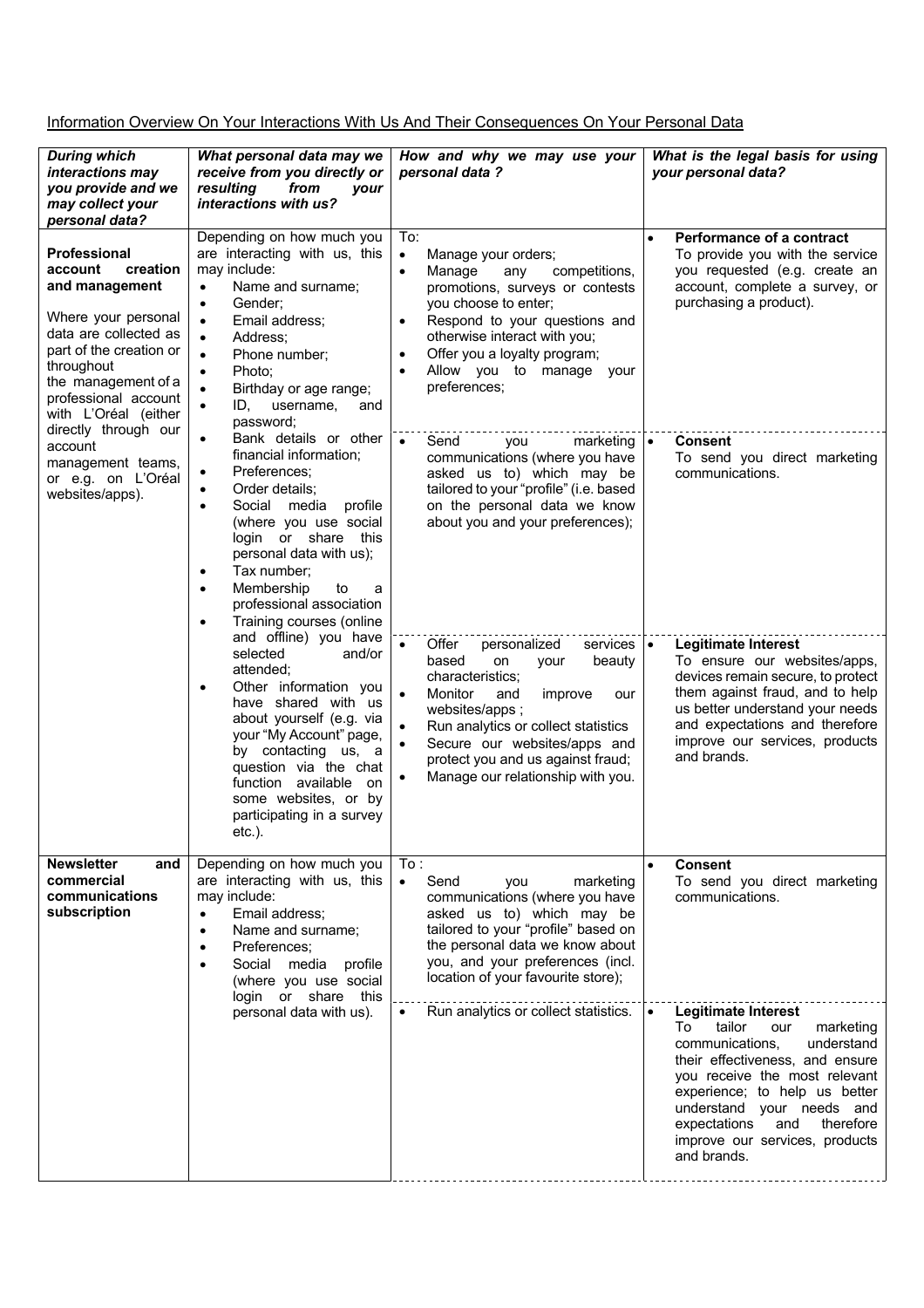|                                                                                                                                                                                                                                                                |                                                                                                                                                                                                                                                                                                                                                                                                                                                                                                                                                                                   |                                                                      | Keep an up to date suppression $\cdot$<br>list if you have asked not to be<br>contacted.                                                                                                                                                                                                                                                                                                                                                                                                                                                                                                                                               |           | Legal grounds<br>To keep your details on a<br>suppression list if you have<br>asked us not to send you direct<br>marketing anymore.                                           |
|----------------------------------------------------------------------------------------------------------------------------------------------------------------------------------------------------------------------------------------------------------------|-----------------------------------------------------------------------------------------------------------------------------------------------------------------------------------------------------------------------------------------------------------------------------------------------------------------------------------------------------------------------------------------------------------------------------------------------------------------------------------------------------------------------------------------------------------------------------------|----------------------------------------------------------------------|----------------------------------------------------------------------------------------------------------------------------------------------------------------------------------------------------------------------------------------------------------------------------------------------------------------------------------------------------------------------------------------------------------------------------------------------------------------------------------------------------------------------------------------------------------------------------------------------------------------------------------------|-----------|-------------------------------------------------------------------------------------------------------------------------------------------------------------------------------|
| <b>Purchases</b><br>and<br>order management<br>Information collected<br>during the purchase<br>made<br>process<br>on<br>L'Oréal or in<br>the<br>of<br>course<br>our<br>interactions with you<br>such as on<br>our<br>website/apps/social<br>pages or in store. | Depending on how much you<br>are interacting with us, those<br>data may include:<br>Name and surname;<br>$\bullet$<br>Email address;<br>$\bullet$<br>Address (delivery and<br>$\bullet$<br>invoicing);<br>Phone number;<br>Personal description or<br>$\bullet$<br>preferences;<br>Social media profile<br>$\bullet$<br>(where you use social<br>login or share this<br>personal data with us);<br>Transaction information<br>$\bullet$<br>purchased<br>including<br>products<br>and<br>store<br>location;<br>Payment<br>$\bullet$<br>and<br>information; or<br>Purchase history. | To:<br>$\bullet$<br>$\bullet$<br>$\bullet$<br>$\bullet$<br>$\bullet$ | Contact you to finalize your order<br>where you have saved your<br>shopping cart or placed products<br>in your cart without completing the<br>checkout process;<br>Inform you when a product you<br>wanted to purchase is available;<br>Process and follow your order<br>including delivering the product to<br>the address you indicated;<br>Manage the payment of your<br>order. To be noted, payment<br>information (credit card number /<br>Paypal information / bank account<br>details) are not collected by us but<br>directly by payment service<br>providers;<br>Manage any contact you have<br>with us regarding your order; | $\bullet$ | <b>Performance of a contract:</b><br>To provide you with the service<br>you requested (purchase).                                                                             |
|                                                                                                                                                                                                                                                                |                                                                                                                                                                                                                                                                                                                                                                                                                                                                                                                                                                                   | $\bullet$                                                            | Secure the transactions against $\cdot$<br>fraud. To be noted, we use a third<br>party provider's solution to detect<br>fraud and ensure the payment is<br>complete and made by you or<br>someone authorized by you;<br>Enrich your profile if you place a<br>purchase using your account<br>information:<br>Measure satisfaction;<br>Manage any dispute relating to a<br>purchase;<br>For statistics purposes.                                                                                                                                                                                                                        |           | Legitimate interest<br>To protect you and us from<br>fraudulent transaction and to<br>ensure the payment is complete<br>and free<br>from<br>fraud<br>and<br>misappropriation. |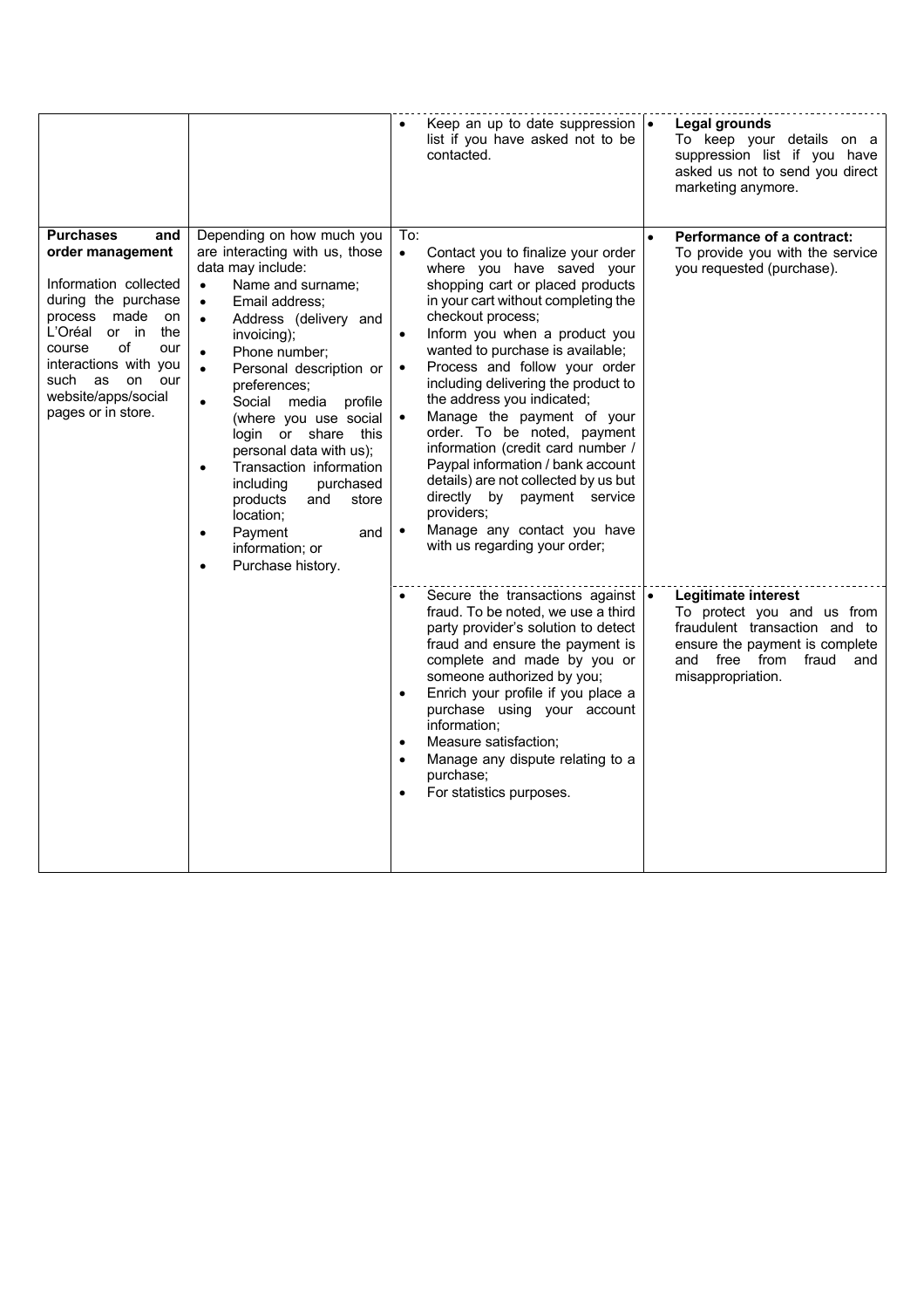| <b>Online browsing</b><br>Information collected<br>by cookies or similar<br>technologies<br>("Cookies"*) as part<br>of your browsing on<br>L'Oréal website/apps<br>and/or on third-party<br>website/apps.<br>For information on<br>specific<br>Cookies<br>through<br>placed<br>a<br>website/app,<br>given<br>consult the<br>please<br>relevant cookie table. | Depending on how much you<br>are interacting with us, those<br>data may include:<br>$\bullet$<br>Data related to your use of<br>our websites/apps:<br>Where you came from;<br>$\bullet$<br>$\bullet$<br>Login details;<br>Pages you looked at;<br>$\bullet$<br>Videos you watched;<br>$\bullet$<br>Ads you click on or tap;<br>$\bullet$<br>Products you search for;<br>Your location;<br>Duration of your visit;<br>$\bullet$<br>Products you selected to<br>create your basket.<br>Technical information:<br>IP address;<br>$\bullet$<br>browser information;<br>$\bullet$<br>device information.<br>A unique identifier granted to<br>each visitor and the expiration<br>date of such identifier. | We use Cookies, where relevant, with $\left  \bullet \right $<br>other personal data you have already<br>shared with us (such as previous<br>purchases, or whether you're signed<br>up to our email newsletters) or the<br>following purposes:<br>To allow proper functioning of our<br>$\bullet$<br>website/apps:<br>proper display of the content;<br>$\circ$<br>creation and remembering of a<br>$\circ$<br>cart:<br>creation and remembering of<br>$\circ$<br>your login;<br>interface personalisation such<br>$\circ$<br>as language;<br>parameters attached to your<br>$\circ$<br>device including your screen<br>resolution, etc;<br>improvement<br>of<br>our<br>$\circ$<br>websites/apps, for example,<br>by testing new ideas. | Legitimate interest:<br>To ensure we are providing you<br>with websites/apps, advertising<br>and communications that are<br>working<br>properly<br>and<br>are<br>continually improving for cookies<br>that are (i) essential for the<br>functioning<br>οf<br>our<br>websites/apps, (ii) used to keep<br>our websites/apps safe and<br>secure. |
|--------------------------------------------------------------------------------------------------------------------------------------------------------------------------------------------------------------------------------------------------------------------------------------------------------------------------------------------------------------|------------------------------------------------------------------------------------------------------------------------------------------------------------------------------------------------------------------------------------------------------------------------------------------------------------------------------------------------------------------------------------------------------------------------------------------------------------------------------------------------------------------------------------------------------------------------------------------------------------------------------------------------------------------------------------------------------|-----------------------------------------------------------------------------------------------------------------------------------------------------------------------------------------------------------------------------------------------------------------------------------------------------------------------------------------------------------------------------------------------------------------------------------------------------------------------------------------------------------------------------------------------------------------------------------------------------------------------------------------------------------------------------------------------------------------------------------------|-----------------------------------------------------------------------------------------------------------------------------------------------------------------------------------------------------------------------------------------------------------------------------------------------------------------------------------------------|
| * Cookies are small text<br>files stored on your device                                                                                                                                                                                                                                                                                                      |                                                                                                                                                                                                                                                                                                                                                                                                                                                                                                                                                                                                                                                                                                      | To ensure the website/app is<br>$\bullet$<br>secure and safe and protect you<br>against fraud or misuse of our<br>websites or services, for example<br>through<br>performing<br>troubleshooting.<br>To run statistics:<br>$\bullet$<br>To avoid<br>visitors<br>being<br>$\Omega$<br>recorded twice:<br>To know users' reaction to<br>$\circ$                                                                                                                                                                                                                                                                                                                                                                                            |                                                                                                                                                                                                                                                                                                                                               |
| (computer, tablet or mobile)<br>when you are on<br>the<br>including<br>Internet,<br>on<br>L'Oreal Group's websites.                                                                                                                                                                                                                                          |                                                                                                                                                                                                                                                                                                                                                                                                                                                                                                                                                                                                                                                                                                      | our advertising campaigns;<br>To improve our offers;<br>$\circ$<br>To know how you discovered<br>$\circ$<br>our websites / apps.                                                                                                                                                                                                                                                                                                                                                                                                                                                                                                                                                                                                        |                                                                                                                                                                                                                                                                                                                                               |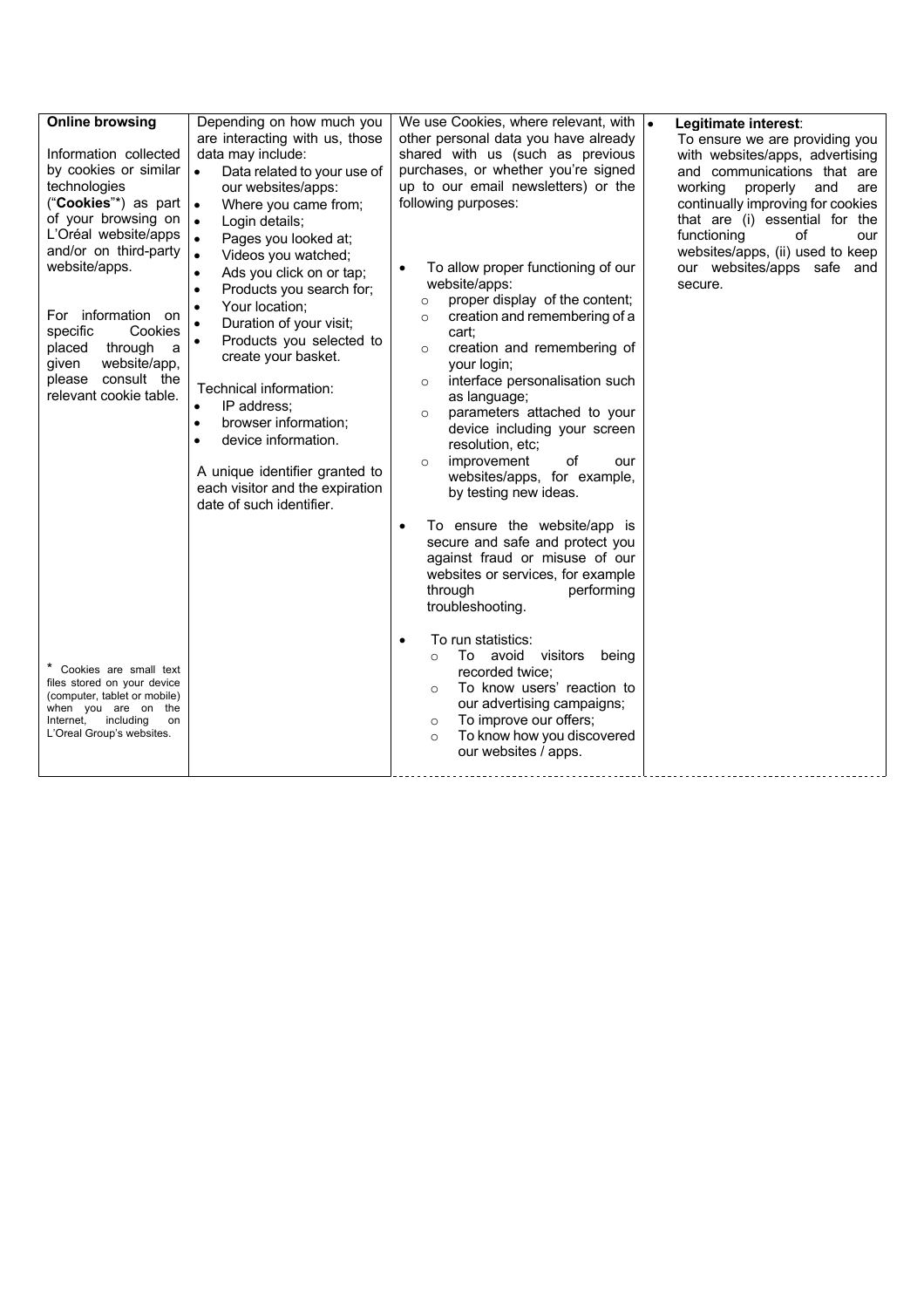|                                                                                                                                                                                                                             |                                                                                                                                                                                                                                                            | To deliver online behavioural .<br>advertising:<br>show<br>online<br>to<br>you<br>$\circ$<br>advertisements for products<br>which may be of interest to<br>you, based on your previous<br>behaviour;<br>to show you ads and content<br>$\circ$<br>on social media platforms.<br>To tailor our services for you:<br>to<br>send<br>$\circ$<br>you<br>recommendations, marketing,<br>or content based on your<br>profile and interests;<br>to display our websites/apps in<br>$\circ$<br>tailored<br>way<br>like<br>a<br>remembering your cart or<br>login, your language, the user-<br>interface<br>customization<br>cookies (i.e. the parameters<br>attached to your<br>device<br>including<br>screen<br>your<br>resolution, font preference,<br>etc).<br>To allow sharing of our content on<br>social media (sharing buttons<br>intended to display the site). | Consent<br>For all other cookies.                                                                |
|-----------------------------------------------------------------------------------------------------------------------------------------------------------------------------------------------------------------------------|------------------------------------------------------------------------------------------------------------------------------------------------------------------------------------------------------------------------------------------------------------|----------------------------------------------------------------------------------------------------------------------------------------------------------------------------------------------------------------------------------------------------------------------------------------------------------------------------------------------------------------------------------------------------------------------------------------------------------------------------------------------------------------------------------------------------------------------------------------------------------------------------------------------------------------------------------------------------------------------------------------------------------------------------------------------------------------------------------------------------------------|--------------------------------------------------------------------------------------------------|
| Promotional<br>operations<br>Information collected<br>during<br>a<br>game,<br>contests, promotional<br>offer,<br>sample<br>requests, surveys.                                                                               | Depending on how much you<br>are interacting with us, those<br>data may include:<br>Name and surname;<br>$\bullet$<br>Email address;<br>$\bullet$<br>Phone number;<br>$\bullet$<br>Birth date:<br>$\bullet$<br>Gender;<br>Address;<br>٠                    | To:<br>Complete tasks that you have<br>asked us to, for example to<br>manage your participation in<br>contests, games and surveys,<br>including to take into account<br>your feedback and suggestions;                                                                                                                                                                                                                                                                                                                                                                                                                                                                                                                                                                                                                                                         | <b>Performance of contract</b><br>$\bullet$<br>To provide you with the service<br>you requested. |
| Personal description or<br>٠<br>preferences;<br>Social media profile<br>(where you use social<br>login or share this<br>personal data with us);<br>Other information you<br>have shared with us<br>about yourself (e.g. via | For statistics purposes;                                                                                                                                                                                                                                   | <b>Legitimate Interest</b><br>$\bullet$<br>To help us better understand<br>your needs and expectations and<br>therefore improve our services,<br>products and brands.                                                                                                                                                                                                                                                                                                                                                                                                                                                                                                                                                                                                                                                                                          |                                                                                                  |
|                                                                                                                                                                                                                             | your "My Account" page,<br>by contacting us, or by<br>providing your<br>own<br>content such as photos<br>or a review, or a<br>question via the chat<br>function available on<br>some websites/apps, or<br>by participating in a<br>contest, game, survey). | Send<br>marketing<br>you<br>communications<br>(where you<br>have asked us to).                                                                                                                                                                                                                                                                                                                                                                                                                                                                                                                                                                                                                                                                                                                                                                                 | <b>Consent</b><br>I۰<br>To send you direct marketing<br>communications.                          |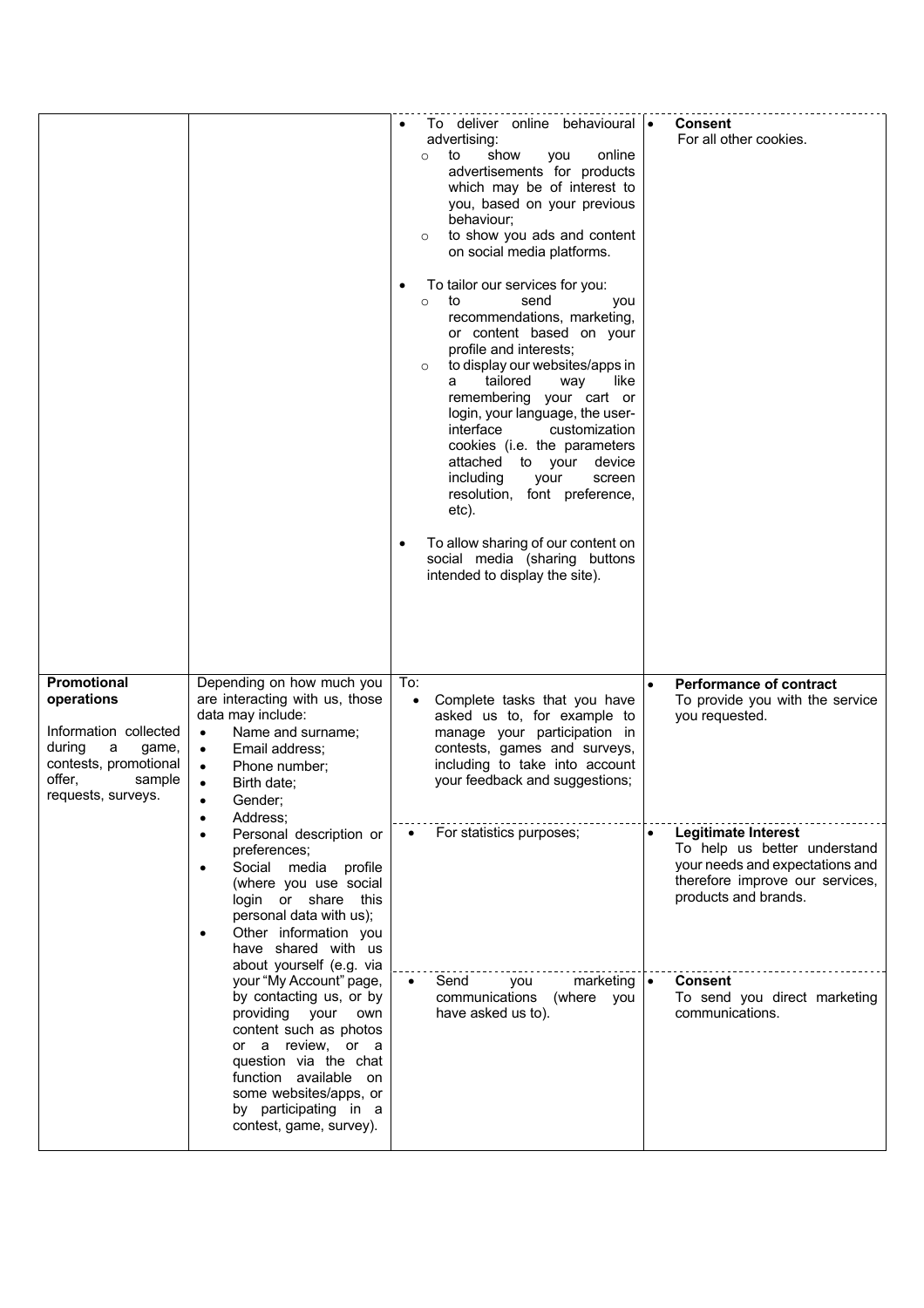| <b>User</b><br>Generated<br><b>Content</b><br>Information collected<br>when you submitted<br>some content on one<br>of<br>our<br>social<br>platforms or accepted<br>the re-use of content<br>you posted on social<br>media platforms by<br>us. | Depending on how much you<br>are interacting with us, those<br>data may include:<br>Name and surname or<br>$\bullet$<br>alias:<br>Email address;<br>$\bullet$<br>Photo:<br>$\bullet$<br>Personal description or<br>$\bullet$<br>preferences;<br>Social media<br>$\bullet$<br>profile<br>(where you use social<br>login or share<br>this                                                    | In accordance with the specific terms $\cdot$<br>and conditions accepted by you:<br>To post your review or content;<br>To promote our products.<br>$\bullet$                                                                                                                                                                                                                                                                                                                                        | <b>Consent</b><br>To reuse the content you posted<br>online.                                                                                                                                                                                         |
|------------------------------------------------------------------------------------------------------------------------------------------------------------------------------------------------------------------------------------------------|--------------------------------------------------------------------------------------------------------------------------------------------------------------------------------------------------------------------------------------------------------------------------------------------------------------------------------------------------------------------------------------------|-----------------------------------------------------------------------------------------------------------------------------------------------------------------------------------------------------------------------------------------------------------------------------------------------------------------------------------------------------------------------------------------------------------------------------------------------------------------------------------------------------|------------------------------------------------------------------------------------------------------------------------------------------------------------------------------------------------------------------------------------------------------|
|                                                                                                                                                                                                                                                | personal data with us);<br>Other information you<br>$\bullet$<br>have shared with us<br>about yourself (e.g. via<br>your "My Account" page,<br>by contacting us, or by<br>providing<br>your<br>own<br>content such as photos<br>a review, or a<br>or<br>question via the chat<br>function available<br>on<br>some websites/apps).                                                          | For statistics purposes.                                                                                                                                                                                                                                                                                                                                                                                                                                                                            | <b>Legitimate Interest</b><br>$\bullet$<br>To help us better understand<br>your needs and expectations and<br>therefore improve and promote<br>our services,<br>products and<br>brands.                                                              |
| Use of Apps and<br>devices<br>Information collected<br>as part of your use of<br>Apps<br>and/or<br>our<br>devices.                                                                                                                             | Depending on how much you<br>are interacting with us, those<br>data may include:<br>Name and surname;<br>$\bullet$<br>Email address;<br>$\bullet$<br>Location;<br>$\bullet$<br>Birth date:<br>$\bullet$<br>Personal description or<br>$\bullet$<br>preferences;<br>Photo:<br>$\bullet$<br>Beauty profile including<br>$\bullet$<br>skin tone, skin/hair type;<br>Geolocation.<br>$\bullet$ | To:<br>Provide you with the service<br>$\bullet$<br>requested (for example, virtually<br>test our products, purchase our<br>products through the App or on<br>related e-com websites; advice<br>and notifications regarding your<br>sun exposure, your hair routine);<br>Analyse your beauty profile and<br>recommend the appropriate<br>products (including bespoke<br>products) and routines;<br>Provide you product & routine<br>٠<br>recommendations;<br>For research and innovation by $\cdot$ | Performance of a contract<br>To provide you with the service<br>requested<br>(including,<br>where<br>needed, analysis by the research<br>and innovation team of the<br>algorithm necessary to provide the<br>service).<br><b>Legitimate Interest</b> |
|                                                                                                                                                                                                                                                |                                                                                                                                                                                                                                                                                                                                                                                            | scientists within L'Oréal Group;<br>For monitoring and improvement<br>of our Apps and devices;<br>For statistics purposes.                                                                                                                                                                                                                                                                                                                                                                          | To always improve our products<br>and services to match your needs<br>and expectations and for research<br>and innovation purposes.                                                                                                                  |
| <b>Enquiries</b><br>Information collected<br>when<br>you<br>ask<br>questions<br>(e.g.<br>through<br>our                                                                                                                                        | Depending on how much you<br>are interacting with us, those<br>data may include:<br>Name and surname;<br>$\bullet$<br>Phone number;<br>$\bullet$<br>Email address;<br>$\bullet$                                                                                                                                                                                                            | To:<br>Answer your enquiries;<br>$\bullet$<br>Where needed, to connect you<br>$\bullet$<br>with the relevant services;                                                                                                                                                                                                                                                                                                                                                                              | <b>Consent</b><br>$\bullet$<br>To process your enquiry.                                                                                                                                                                                              |
| consumer<br>care)<br>relating to our brands,<br>our products and their<br>use.                                                                                                                                                                 | Other information you<br>$\bullet$<br>have shared with us<br>about yourself in relation<br>to your enquiry (which<br>may include welfare and<br>health data).                                                                                                                                                                                                                              | For statistics purposes;                                                                                                                                                                                                                                                                                                                                                                                                                                                                            | <b>Legitimate interest</b><br>$\bullet$<br>To help us better understand our<br>customers'<br>needs<br>and<br>expectations<br>and<br>therefore<br>improve our services, products<br>and brands.                                                       |
|                                                                                                                                                                                                                                                |                                                                                                                                                                                                                                                                                                                                                                                            | For Cosmétovigilance:<br>To monitor and prevent any<br>undesirable effect linked to<br>the use of our products;                                                                                                                                                                                                                                                                                                                                                                                     | Legal grounds<br>$\bullet$<br>To comply with the legal obligation<br>to monitor undesirable effects of<br>its products.                                                                                                                              |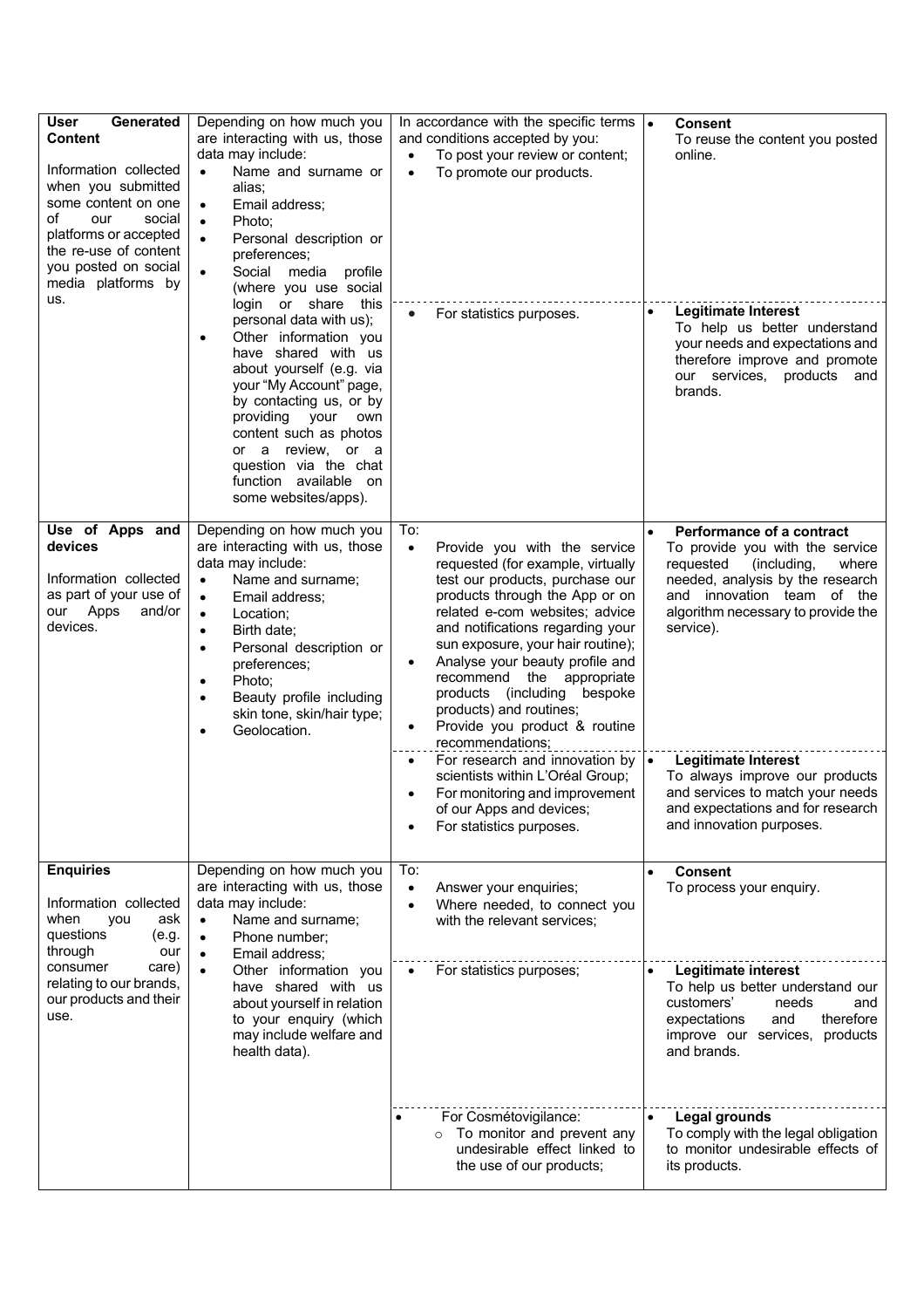| Sponsorship                                                                                                                                                                                                                                       | Depending on how much you<br>are interacting with us, those<br>data may include:<br>Name and surname;<br>$\bullet$<br>Phone number;<br>$\bullet$<br>Email address.<br>$\bullet$                                                                                                                                                                                                                                                                                                                                                                                                                                                                                                                                                                               | $\circ$ To perform studies relating to<br>the safe use of our products;<br>To perform and follow-up on<br>$\circ$<br>corrective measures taken,<br>where needed.<br>To send information on our<br>$\bullet$<br>products and or information<br>tagged in a wish list to a person<br>at another person's request. | <b>Performance of a contract</b><br>$\bullet$<br>To process the request.<br>And<br><b>Legitimate interest</b><br>To contact the person at another<br>person's request.                                                                                                                                                                                                                                                                                                                                                                                                                                                                                                                                                                                                                                                                                                                                                                                                           |
|---------------------------------------------------------------------------------------------------------------------------------------------------------------------------------------------------------------------------------------------------|---------------------------------------------------------------------------------------------------------------------------------------------------------------------------------------------------------------------------------------------------------------------------------------------------------------------------------------------------------------------------------------------------------------------------------------------------------------------------------------------------------------------------------------------------------------------------------------------------------------------------------------------------------------------------------------------------------------------------------------------------------------|-----------------------------------------------------------------------------------------------------------------------------------------------------------------------------------------------------------------------------------------------------------------------------------------------------------------|----------------------------------------------------------------------------------------------------------------------------------------------------------------------------------------------------------------------------------------------------------------------------------------------------------------------------------------------------------------------------------------------------------------------------------------------------------------------------------------------------------------------------------------------------------------------------------------------------------------------------------------------------------------------------------------------------------------------------------------------------------------------------------------------------------------------------------------------------------------------------------------------------------------------------------------------------------------------------------|
| seminars<br>Event,<br>and<br>training<br>sessions<br>Where<br>you<br>are<br>interacting with us in<br>the course of your<br>professional<br>occupation<br>as our<br>customer,<br>client,<br>vendor,<br>service<br>provider,<br>journalist<br>etc. | Name and surname;<br>$\bullet$<br>Organisation name;<br>$\bullet$<br>Gender;<br>$\bullet$<br>Date of birth;<br>$\bullet$<br>Professional occupation<br>$\bullet$<br>Professional<br>and/or<br>$\bullet$<br>personal email address;<br>Professional<br>and/or<br>٠<br>personal address;<br>Professional<br>$\bullet$<br>and/or<br>personal phone number;<br>Professional skills and<br>$\bullet$<br>technics:<br>Photo:<br>$\bullet$<br>Preferences;<br>$\bullet$<br>Spoken language;<br>$\bullet$<br>Other information you<br>have shared with us<br>about yourself.                                                                                                                                                                                          | To:<br>Invite you, organize the relevant<br>$\bullet$<br>event and manage the seminars<br>and events that we organize as<br>part of our business activities;<br>Provide you with information and<br>$\bullet$<br>training on our products, services,<br>and brands, tailored to your<br>professional profile.   | The performance of a contract,<br>To provide<br>you<br>or<br>your<br>organisation with the requested<br>service.<br>legitimate<br>interests<br>Our<br>To contact you with information<br>about our products and services;<br>improve our products<br>and<br>services or better engage with<br>you.                                                                                                                                                                                                                                                                                                                                                                                                                                                                                                                                                                                                                                                                               |
| <b>Engagement</b><br>with<br>stakeholders<br>our<br>(incl. influencers)<br>Where we need to<br>process<br>your<br>personal<br>data<br>to<br>better engage<br>with<br>you                                                                          | Personal<br>data<br>manifestly<br>made publicly available by<br>you such as content of your<br>public profile, the reviews or<br>images<br>you<br>share,<br>or<br>information relating to you<br>contained in publicly available<br>such<br>media<br>sources<br>as<br>coverage. This may include:<br>First name and surname,<br>alias;<br>Gender:<br>$\bullet$<br>Email address<br>$\bullet$<br>Address:<br>٠<br>Phone number;<br>Bank details or other<br>$\bullet$<br>financial information;<br>Photo:<br>$\bullet$<br>ID/username,<br>and<br>password;<br>Preferences;<br>$\bullet$<br>User generated content<br>$\bullet$<br>(such as reviews or<br>images you share);<br>Other information you<br>$\bullet$<br>have shared<br>with us<br>about yourself. | To:<br>compliance<br>$\bullet$<br>Manage<br>our<br>obligations;<br>Review your profile to ensure our<br>values are aligned;<br>Manage our relationship.                                                                                                                                                         | <b>Legal grounds</b><br>$\bullet$<br>To comply with our legal<br>obligation on the fight against<br>corruption, prevention of money<br>laundering and the financing of<br>terrorism,<br>compliance<br>with<br>legislation relating to sanctions<br>and embargoes, fight against<br>tax fraud.<br><b>Legitimate interests</b><br>$\bullet$<br>When we elect to work with you<br>on a particular project or activity.<br>For influencers: we assess for<br>instance whether the content<br>you have posted on your social<br>media profiles and data that is<br>public about you is aligned with<br>our values, as stated in our<br>Influencer Value Charter. We<br>also have a legitimate interest<br>where we want to ensure that<br>you do not buy or artificially<br>inflate your follower account e.g.<br>"paid-for"<br>"like-for-<br>via<br>or<br>like"means.<br><b>Performance of a contract</b><br>$\bullet$<br>Where our relationship is based<br>on a contract with you. |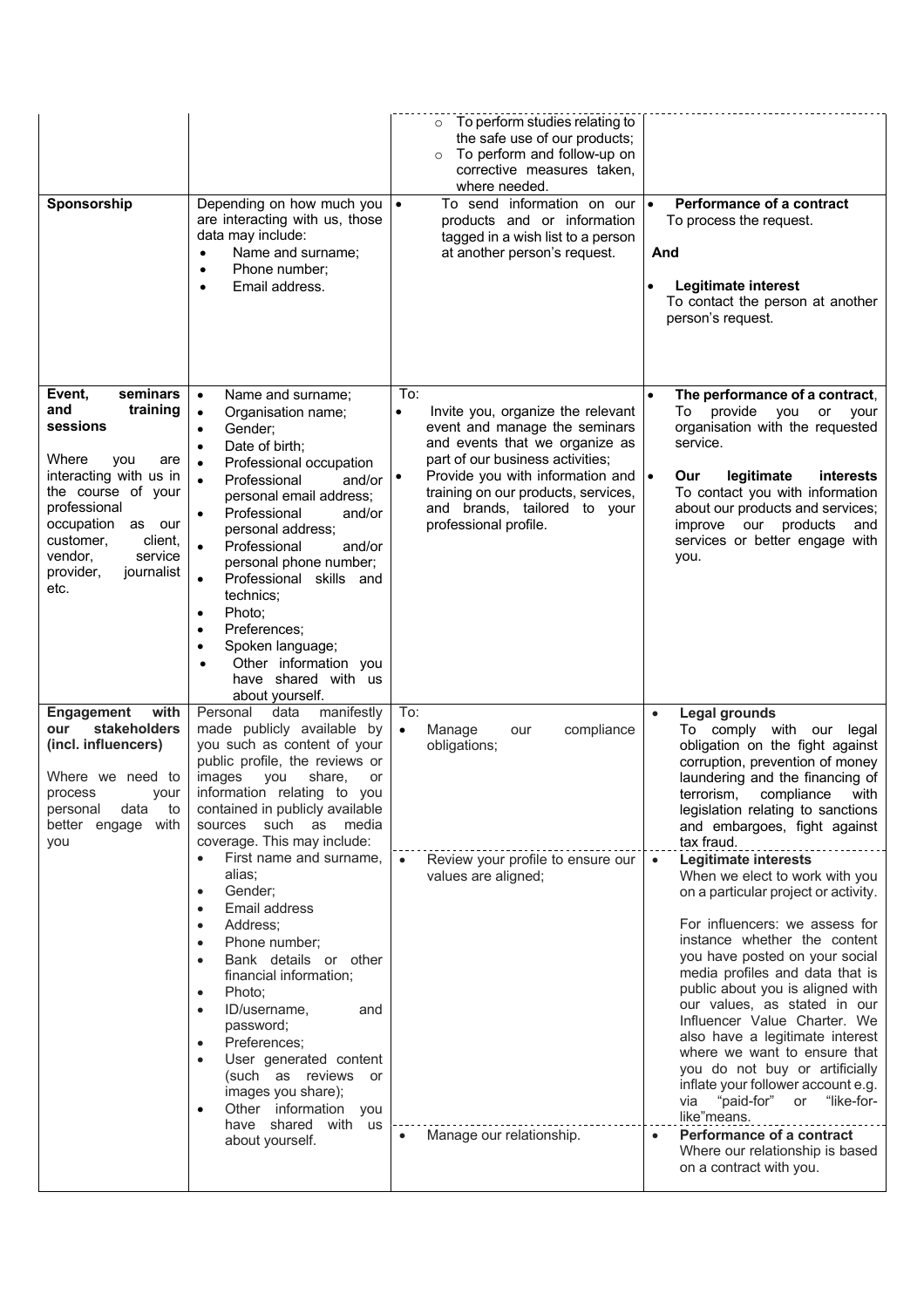## Automated Decision Making

For purposes of securing transactions placed through our websites/apps/devices against fraud and misappropriation, we use third party provider's solution(s).The method of fraud detection is based on, for example, simple comparisons, association, clustering, prediction and outlier detections using intelligent agents, data fusion techniques and various data mining techniques.

This fraud detection process may be completely automated or may involve human intervention where a person takes the final decision. In any case, we take all reasonable precautions and safeguards to limit access to your data.

As a result of automatic fraud detection, you may (i) experience delay in the processing of your order/request whilst your transaction is being reviewed by us; and (ii) be limited or excluded from the benefit of a service if a risk of fraud is identified. You have the right to access information on which we base our decision. Please see "Your Rights and Choices" section below.

## Profiling

When we send or display personalised communications or content, we may use some techniques qualified as "profiling" (i.e. any form of automated processing of personal data consisting of using those data to evaluate certain personal aspects relating to a natural person, in particular to analyse or predict aspects concerning that natural person's personal preferences, interests, economic situation, behaviour, location, health, reliability, or movements). This means that we may collect personal data about you in the different scenarios mentioned in the table above. We centralize this data and analyse it to evaluate and predict your personal preferences and/or interests.

Based on our analysis, we send or display communications and/or content tailored to your interests/needs.

You have the right to object to the use of your data for "profiling" in certain circumstances. Please see "Your Rights and Choices" section below.

## Who May Access Your Personal Data?

## **We may share your personal data within L'Oréal Group to comply with our legal obligations, to prevent fraud and/or to secure our tools, to improve our products and services, or after having obtained your consent to do so.**

Depending on the purposes for which they were collected, and only on a need-to-know basis, some of your personal data may be accessed by L'Oréal Group entities worldwide, where possible in a pseudonimized way (not allowing direct identification), and where necessary to provide you with requested services.

We may also share your personal data in a pseudonimized way (not allowing direct identification) with L'Oréal Research & Innovation scientists, including those located outside of your country, for research and innovation purposes.

Where permitted, we may also share some of your personal data including those collected through cookies between our brands to harmonize and update the information you share with us, to perform statistics based on your characteristics and to tailor our communications.

Please visit the L'Oréal group website, for further details on the L'Oréal Group, its brands and its locations.

## **We may share your personal data for marketing purposes with third party or entities of the L'Oréal Group.**

We only share your personal data with third parties for direct marketing purposes with your consent. In this context, your data is processed by such third party, acting as a data controller, and its own terms and conditions and privacy notice apply. You should carefully check their documentation before consenting to the disclosure of your information to that third party.

#### **Your personal data may also be processed on our behalf by our trusted third party providers**.

We rely on trusted third parties to perform a range of business operations on our behalf. We only provide them with the information they need to perform the service, and we require that they do not use your personal data for any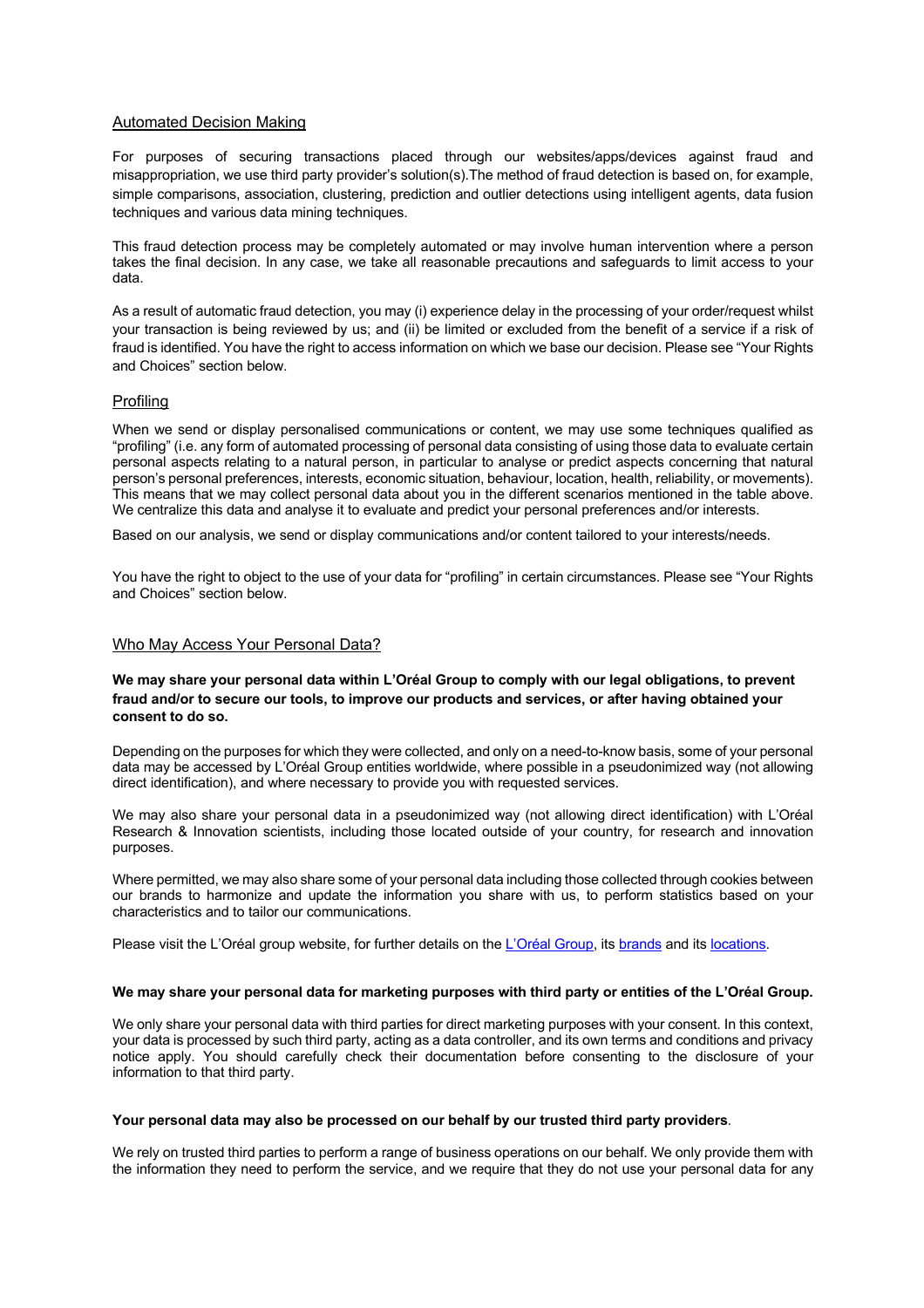other purpose. We always use our best efforts to ensure that all third parties we work with keep your personal data secure. For instance, we may entrust services that require the processing of your personal data to:

- Third parties that assist and help us in providing digital and e-commerce services such as social listening, store locator, loyalty programs, identity management, reviewing social media and public profiles, ratings and reviews, CRM, web analytics and search engine, user generated content curation tools;
- Advertising, marketing, digital and social media agencies to help us to deliver advertising, marketing, and campaigns, to analyse their effectiveness, and to manage your contact and questions and our relationships;
- Third parties required to deliver a product to you e.g. postal/delivery services;
- Third parties that assist and help us in providing IT services, such as platform providers, hosting services, maintenance and support on our databases as well as on our software and applications that may contain data about you (such services could sometimes imply access to your data to perform the required tasks);
- Payment service providers and credit reference agencies for the purpose of assessing your credit score and verifying your details where this is a condition of entering into a contract with you;
- Third parties that assist us for customer care and cosmetovigilance purposes;
- Third parties that assist us in providing training, seminars, and events, such as training providers travel agencies, and event management companies; and/or
- Third parties that provide us with consulting services in the field of market research and analytics, collect feedback and conduct market surveys on our products, services and otherwise for customer relationship management purposes.

The legal basis for this sharing is our legitimate interests – (i) to improve our products and services; (ii) better engage with you; (iii) prevent fraud; (iv) secure our tools and design new features; (v) use appropriate suppliers; and (vi) ensuring your values align with that of L'Oréal's.

# **We may also disclose your personal data to third parties:**

- In the event that we sell any business or assets, in which case we may disclose your personal data to the prospective buyer of such business or assets. If L'Oréal or a part of its assets is acquired by a third party, personal data held by it about its customers relating to those assets is one of the transferred assets. Where appropriate, in such case, the buyer acting as the new data controller processes your data and its privacy policy governs the processing of your personal data.
- If we are under a duty to disclose or share your personal data in order to comply with a legal obligation, or in order to enforce or apply our terms of use/sales or other terms and conditions you have agreed to; or to protect the rights, property, or safety of L'Oréal, our customers, or employees.
- If we have your consent to do so.
- Or if we are permitted to do so by law.

# **We may disclose your personal data to our partners:**

- In the event the service you subscribe to was co-created by L'Oréal and a partner (for example, a cobranded app). In such case, L'Oréal and the partner process your personal data each for their own purposes and as such your data is processed:
	- o By L'Oréal in accordance with this Privacy Policy;
	- By the partner acting also as a data controller under its own terms and conditions and in accordance with its own privacy policy.
- In the event you agreed to receive marketing and commercial communications from a L'Oréal partner through a dedicated opt-in (for instance, through an App branded by L'Oréal and made available to its partners). In such case, your data is processed by the partner acting as a data controller under its own terms and conditions, and in accordance with its privacy policy.
- We may publish on our supports content from social networks. In the event you consult content from social networks on our website/apps, a cookie from such social network may be stored on your device. We invite you to read the Cookie Policy of these social networks for more information;
- When we use Google advertising services on our websites/apps, Google will access and use your personal data. If you wish to learn more on how Google uses your personal data in this context, please consult their Google Privacy & Terms, which govern these services and data processing.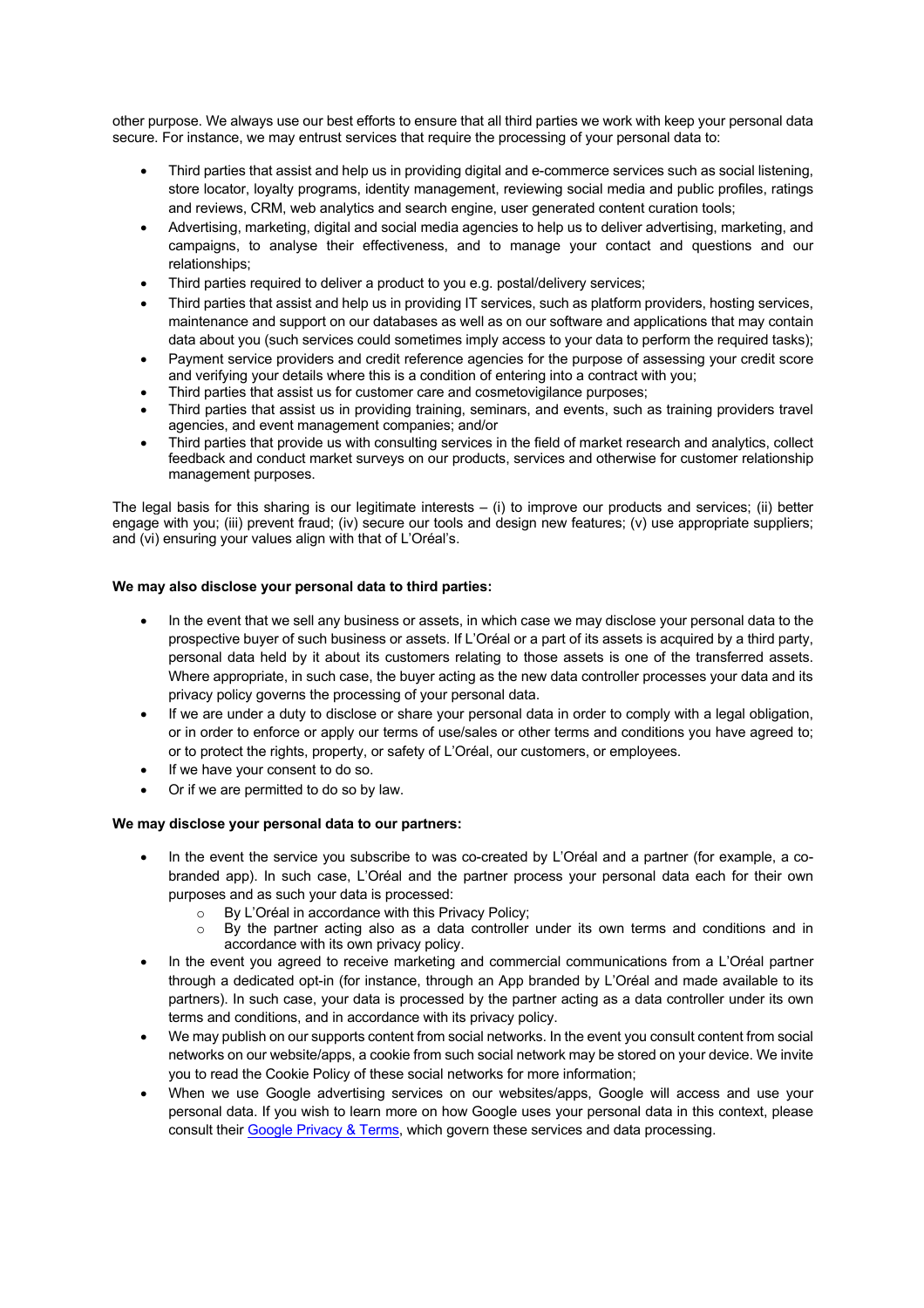## **Information that Facebook collects and shares with us**

All Facebook features and services available on our website/app are governed by the Facebook Data Policy, in which you can get more info about your privacy rights and settings options.

By using this website/app, you may:

- Sign-up with your Facebook login. If you do so, you consent to share some of your public profile information with us;
- Use the Facebook social plug-ins, such as "like" or "share" our content on the Facebook platform;
- Accept cookies from this website/app (also identified as "Facebook Pixel") that will help us understand your activities, including information about your device, how you use our services, the purchase you make and the ads you see, whether or not you have a Facebook account or are logged into Facebook. When you are using those Facebook features, we collect data that help us to:
- Show you adds you might be interested in on Facebook (or Instagram, Messenger or any other Facebook services);
- Measure and analyze the effectiveness of our website/app and ads

We may also use the personal information you gave us on this website/app (such as your name and surname, email, address, gender and phone number) to identify you in Facebook (or Instagram, Messenger or any other Facebook services) in order to show you ads that are even more relevant for you. While doing this, Facebook will not share your personal information and will delete the information promptly after the match process is complete.

## *We do not offer or sell your personal data.*

## Where Do We Store Your Personal Data

The data that we collect from you may be transferred to, accessed from, and stored at a destination outside the European Economic Area ("EEA"). It may also be processed by staff members operating outside the EEA who work for us or for one of our service providers.

L'Oréal transfers personal data outside of the EEA only in a secure and lawful way. As some countries may not have laws governing the use and transfer of personal data, we take steps to make sure that third parties adhere to the commitments set out in this Policy. These steps may include reviewing third parties' privacy and security standards and/or entering into appropriate contracts (based on the template adopted by the EU Commission).

For further information, please contact us as per the "Contact" section below.

## How Long Do We Keep Your Personal Data

We only keep your personal data for as long as we need it for the purpose for which we hold your personal data, to meet your needs, or to comply with our legal obligations. To determine the data retention period of your data, we use the following criteria:

- Where you purchase products and services, we keep your personal data for the duration of our contractual relationship;
- Where you participate in a promotional offer, we keep your personal data for the duration of the promotional offer;
- Where you contact us for an enquiry, we keep your personal data for the duration needed for the processing of your enquiry;
- Where you create an account, we keep your personal data until you require us to delete it or after a period of inactivity (no active interaction with brands) defined in accordance with local regulations and guidance;
- Where you have consented to direct marketing, we keep your personal data until you unsubscribe or require us to delete it or after a period of inactivity (no active interaction with brands) defined in accordance with local regulations and guidance: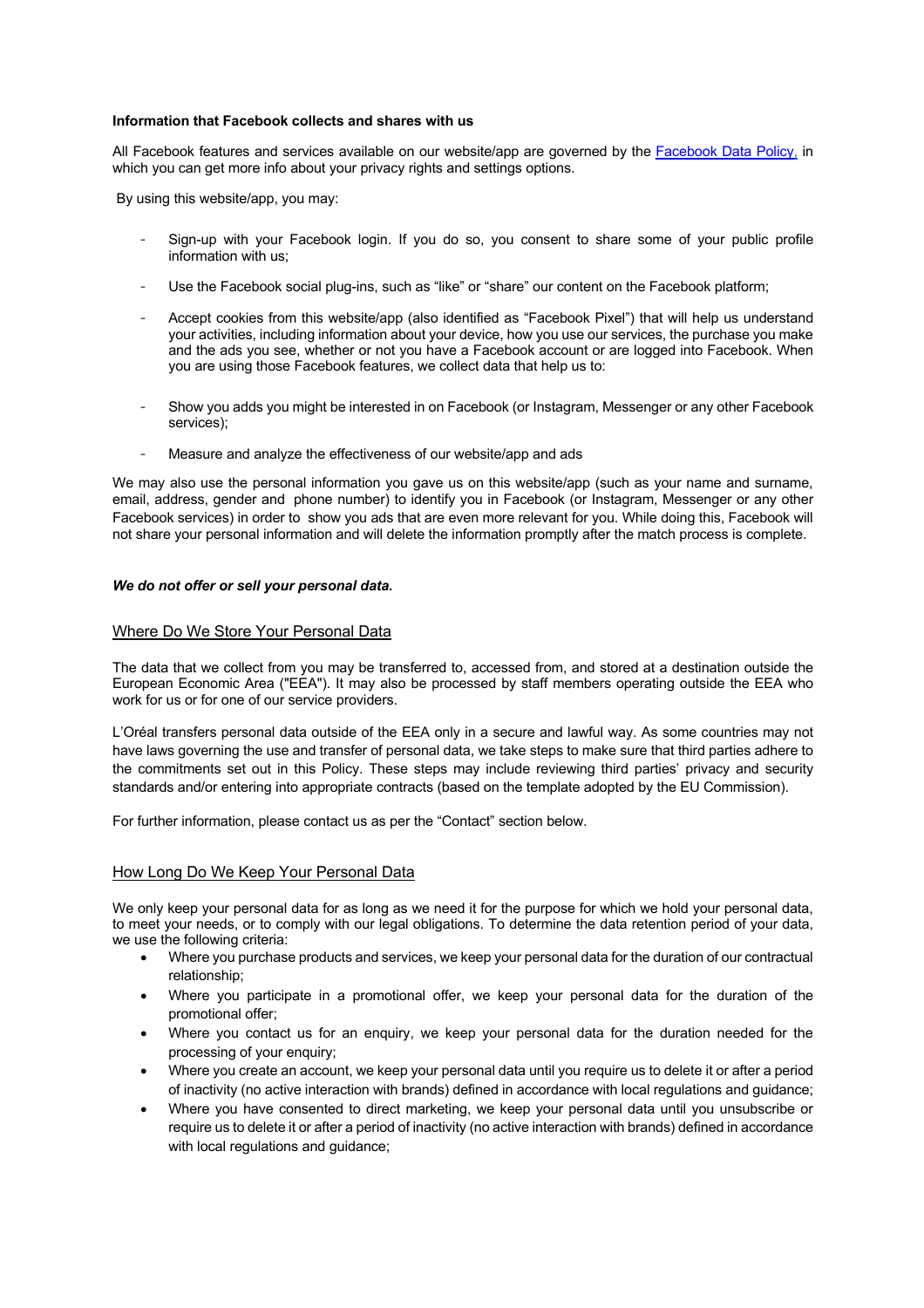• Where cookies are placed on your computer, we keep them for as long as necessary to achieve their purposes (e.g. for the duration of a session for shopping cart cookies or session ID cookies) and for a period defined in accordance with local regulations and guidance.

We may retain some personal data to comply with our legal or regulatory obligations, as well as to allow us to manage our rights (for example to assert our claims in courts) or for statistical or historical purposes.

When we no longer need to use your personal data, it is removed from our systems and records or anonymised so that you can no longer be identified from it.

# Is Your Personal Data Secure?

We are committed to keeping your personal data secure, and taking all reasonable precautions to do so. We contractually require that trusted third parties who handle your personal data for us do the same.

We always do our best to protect your personal data and once we have received your personal data, we use strict procedures and security features to try to prevent unauthorised access. As the transmission of information via the internet is not completely secure, we cannot guarantee the security of your data transmitted to our site. As such, any transmission is at your own risk.

## Links to Third Party Sites and Social Login

Our websites/apps may from time to time contain links to and from the websites of our partner networks, advertisers and affiliates. If you follow a link to any of these websites, please note that these websites have their own privacy policies and that we are not responsible or liable for these policies. Please check these policies before you submit any personal data to these websites/apps.

We may also offer you the opportunity to use your social media login. If you do so, please be aware that you share your profile information with us depending on your social media platform settings. Please visit the relevant social media platform and review its privacy policy to understand how your personal data is shared and used in this context.

Social Media and User Generated Content

Some of our websites/apps allow users to submit their own content. Please remember that any content submitted to one of our social media platforms can be viewed by the public, so you should be cautious about providing certain personal data e.g. financial information or address details. We are not responsible for any actions taken by other individuals if you post personal data on one of our social media platforms and we recommend that you do not share such information.

# **YOUR RIGHTS AND CHOICES**

| Your rights                     | What does this mean?                                                                                                                                                                                                    |
|---------------------------------|-------------------------------------------------------------------------------------------------------------------------------------------------------------------------------------------------------------------------|
| The right to be <b>informed</b> | You have the right to obtain clear, transparent and easily understandable<br>information about how we use your personal data, and your rights. This is why<br>we are providing you with the information in this Policy. |
| The right of <b>access</b>      | You have the right to access to the personal data we hold about you (subject to<br>certain restrictions).                                                                                                               |
|                                 | We may charge a reasonable fee taking into account the administrative costs of<br>providing the information.                                                                                                            |
|                                 | Requests manifestly unfounded, excessive or repetitive may not be answered to.                                                                                                                                          |
|                                 | To do this, please contact us at the details below.                                                                                                                                                                     |

L'Oréal respects your right to privacy: it is important that you are able to control your personal data. You have the following rights: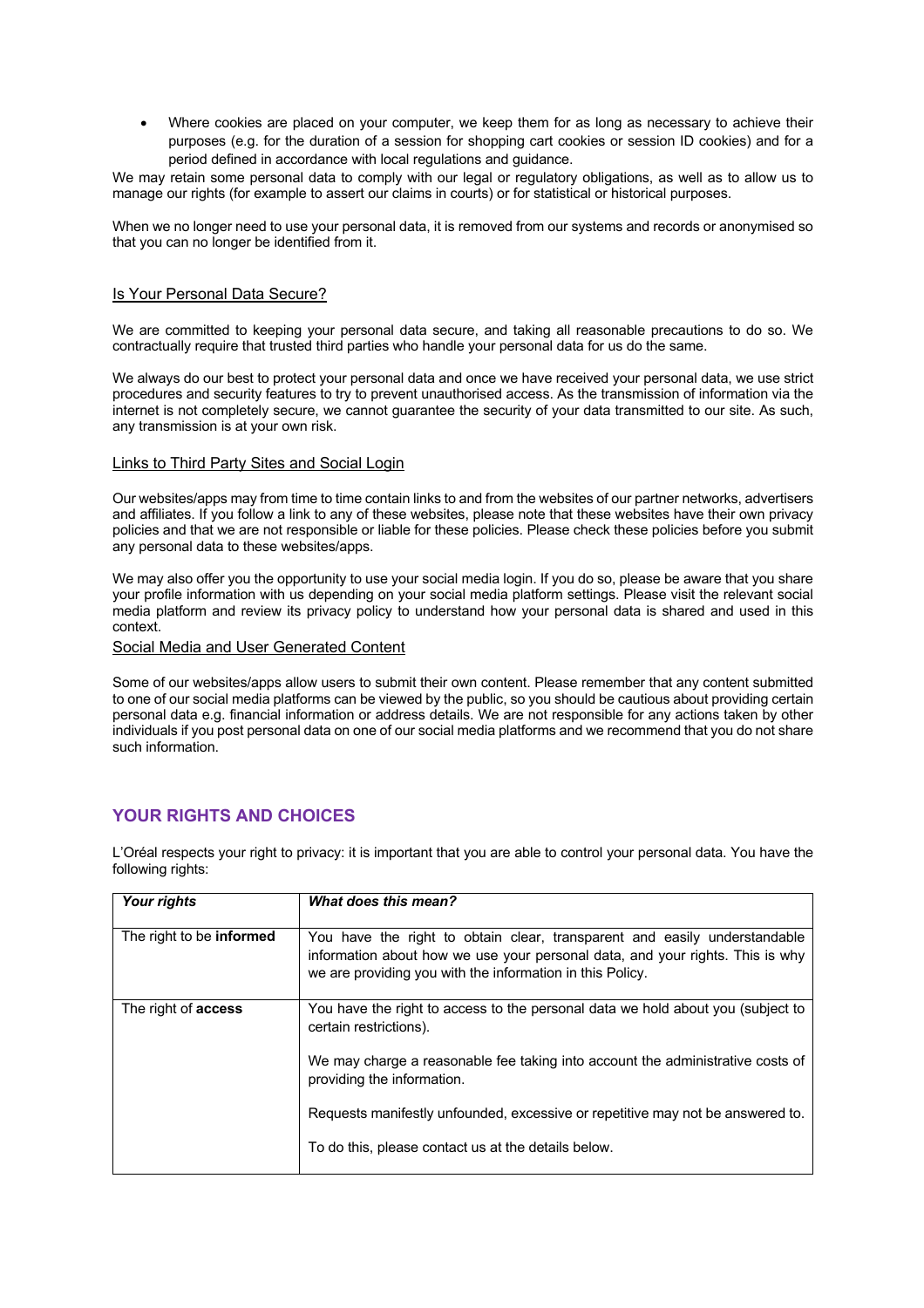| The right to rectification                                                              | You have the right to have your personal data rectified if it is incorrect or outdated<br>and/or completed if it is incomplete.                                                                                                                                                                                                                                                                                                                                                                                                                                                                        |
|-----------------------------------------------------------------------------------------|--------------------------------------------------------------------------------------------------------------------------------------------------------------------------------------------------------------------------------------------------------------------------------------------------------------------------------------------------------------------------------------------------------------------------------------------------------------------------------------------------------------------------------------------------------------------------------------------------------|
|                                                                                         | To do this, please contact us at the details below. If you have an account, it may<br>be easier to correct your own data via your "My Account" function.                                                                                                                                                                                                                                                                                                                                                                                                                                               |
| The right to erasure/right<br>to be forgotten                                           | In some cases, you have the right to have your personal data erased or deleted.<br>Note this is not an absolute right, as we may have legal or legitimate grounds for<br>retaining your personal data.                                                                                                                                                                                                                                                                                                                                                                                                 |
|                                                                                         | If you would like us to delete your personal data, please contact us at the details<br>below.                                                                                                                                                                                                                                                                                                                                                                                                                                                                                                          |
| The right to object to direct<br>marketing,<br>including<br>profiling                   | You can unsubscribe or opt out of our direct marketing communication at any<br>time.                                                                                                                                                                                                                                                                                                                                                                                                                                                                                                                   |
|                                                                                         | It is easiest to do this by clicking on the "unsubscribe" link in any email or<br>communication we send you. Otherwise, you can contact us using contact detail<br>below.                                                                                                                                                                                                                                                                                                                                                                                                                              |
|                                                                                         | If you would like to object to any profiling, please contact us at the details below.                                                                                                                                                                                                                                                                                                                                                                                                                                                                                                                  |
| The right to withdraw<br>consent at any time for<br>data processing based on<br>consent | You can withdraw your consent to our processing of your data when such<br>processing is based on consent. The withdrawal of consent shall not affect the<br>lawfulness of processing based on consent before its withdrawal. We refer to the<br>table inserted in section "what data do we collect from you and how do we use it"<br>especially the column "What is our legal basis for processing your data?" to<br>identify where our processing is based on consent.                                                                                                                                |
|                                                                                         | If you would like to object to withdraw your consent, please contact us at the<br>details below.                                                                                                                                                                                                                                                                                                                                                                                                                                                                                                       |
| The right to object to<br>processing<br>based<br>on<br>legitimate interests             | You can oppose at any time to our processing of your data when such processing<br>is based on the legitimate interest. We refer to the tables inserted in section "what<br>data do we collect from you and how do we use it" especially the column "What<br>is our legal basis for processing your data?" to identify where our processing is<br>based on legitimate interests.                                                                                                                                                                                                                        |
|                                                                                         | To do so, please contact us at the details below.                                                                                                                                                                                                                                                                                                                                                                                                                                                                                                                                                      |
| The<br>right<br>to<br>lodge<br>а<br>complaint<br>with<br>a<br>supervisory authority     | You have the right to contact the data protection authority of your country in order<br>to lodge a complaint against the data protection and privacy practices of L'Oréal.                                                                                                                                                                                                                                                                                                                                                                                                                             |
|                                                                                         | Do not hesitate to contact us at the details below before lodging any complaint<br>with the competent data protection authority.                                                                                                                                                                                                                                                                                                                                                                                                                                                                       |
| right<br>data<br>The<br>to<br>portability                                               | You have rights to move, copy or transfer data from our database to another. This<br>only applies to data that you have provided, where processing is based on a<br>contract or your consent, and the processing is carried out by automated means.<br>We refer to the tables inserted in section "what data do we collect from you and<br>how do we use it" especially the column "What is our legal basis for processing<br>your data?" to identify where our processing is based on the performance of a<br>contract or on consent.<br>For further details, please contact us at the details below. |